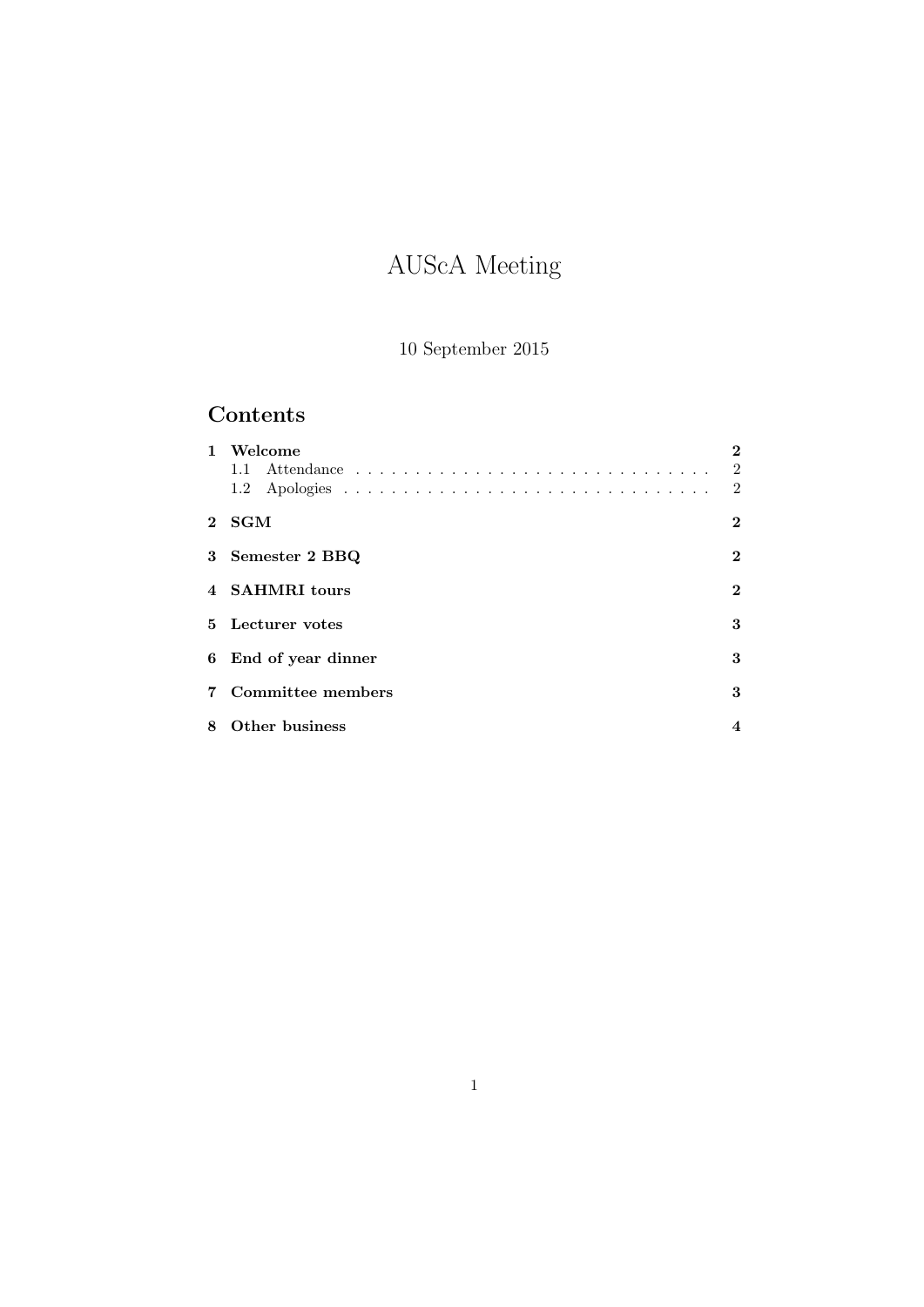#### 1 Welcome

The meeting was held in the Lady Symon building at 10am on Thursday, September 10.

#### 1.1 Attendance

Brittany, Ben, Ellen, Taylor, Emi, Jason, Karl, Sophia

#### 1.2 Apologies

Arthur, Jay, Kirsten

#### 2 SGM

As per previous minutes, we require an SGM in order to make a new bank account for AUScA, into which we will transfer all funds. We have the required signatories requesting an SGM, and will formalise a date. We will require at least 10 members to attend the meeting, and we are required to give at least seven days notice to club members, and an agenda.

We will host a movie night, and will have the SGM at the very beginning. We will hold the movie night on the first week back (Thursday of week 9), and will book The Braggs from 5pm. We will book Scott Theatre if The Braggs is booked. We will screen The Theory of Everything – Jason may have a copy, but if not Brittany will buy it.

#### 3 Semester 2 BBQ

The Semester 2 BBQ will be held in week 10, probably on Thursday due to another booking already in place for Friday. Brittany will book the Barr Smith Lawns, or the Maths lawns if the former are already booked. As this event is very easy to organise, we will leave its planning to the next meeting.

### 4 SAHMRI tours

The SAHMRI tours have been in progress for some time now. Brittany will aim to get in contact with the relevant person during the holidays and organise the event. As the tour cannot be in term 4, because of exams, it was proposed that it be held in the week following exams. This would ensure that only those truly interested will attend.

In terms of cost of attendance, we will apply for a grant to subsidise the event. Brittany will look into this over the break, along with a grant application to help with the end of year dinner.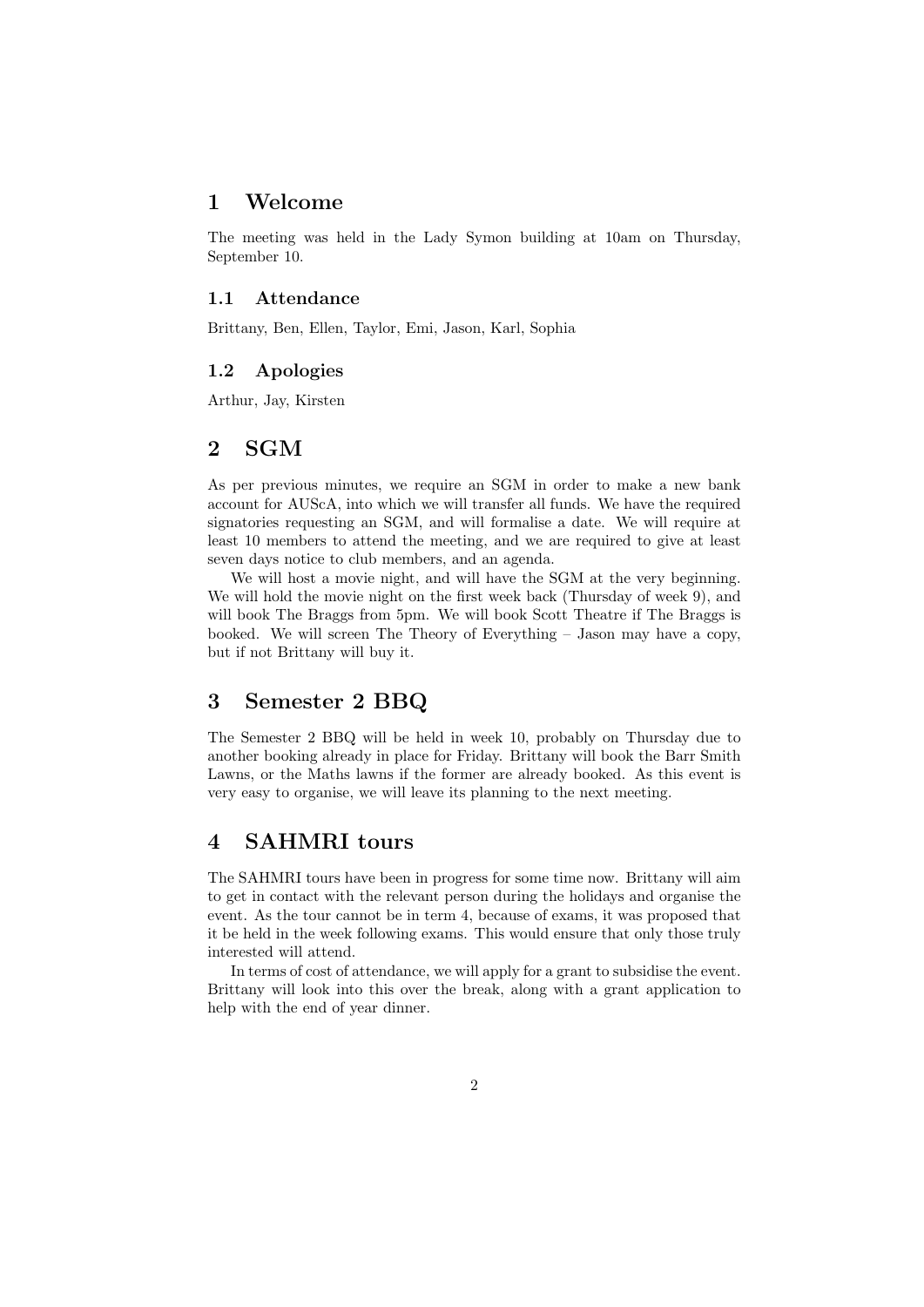#### 5 Lecturer votes

Last year AUScA ran a lecturer voting system, in which students could vote online for their favourite lecturer, demonstrator and tutor. We would like to do the same thing again, but this year we will not announce/present these awards at the end of year dinner.

It was proposed that we "gatecrash" the staff end of year event and present the prizes then. That way we don't have to organise a specific event. There would be one for the Physical Sciences faculty, and one for the Biological Sciences. We will get in contact with Sandy and Phil regarding this possibility.

In order to encourage student participation, we will run a competition – each student that votes will be entered into the draw to win a Dymocks prize pack (we have leftover books from a delayed donation to quiz night). The voting will occur through a Google form.

Last year the demonstrator and tutor voting didn't work particularly well, and so we will limit the voting to lecturers. Additionally, to make it fair we may need to apply some different weightings to votes, because e.g. there are more students who have first year lecturers than third year lecturers.

#### 6 End of year dinner

The end of year dinner is set for the 21st of November (Saturday, last day of exams). We will have three courses, with a choice between two for the main. There will be no drinks package, but guests may purchase drinks as required. We will need to inform the venue of vegetarians beforehand.

The attendance cost will be \$50, and we will obtain payment through eventbrite.

The official name of the event will be the AUScA Annual Dinner, and those setting up will need to arrive at 5pm in order to ensure the room is decorated and the sound system is working. The finish time will be midnight. The venue has the option of CDs, but no iPod or phone connectivity. We may burn our music onto CDs (Taylor has volunteered to help with this), or we may look into borrowing some speakers or a sound system from someone we know. This decision will be made nearer the time, as we will know exam timetables and hence availability around that time.

We will use the Christmas trees from last year to decorate the room.

#### 7 Committee members

Ellen, Catisha, Kirsten all leaving or left. Because of this, we have received notification of three casual vacancies, and we can appoint new temporary members. We have received two expressions of interest (Kimberley and Arwa), and the committee have all voted and agreed to appoint these two new members. There is one casual vacancy remaining.